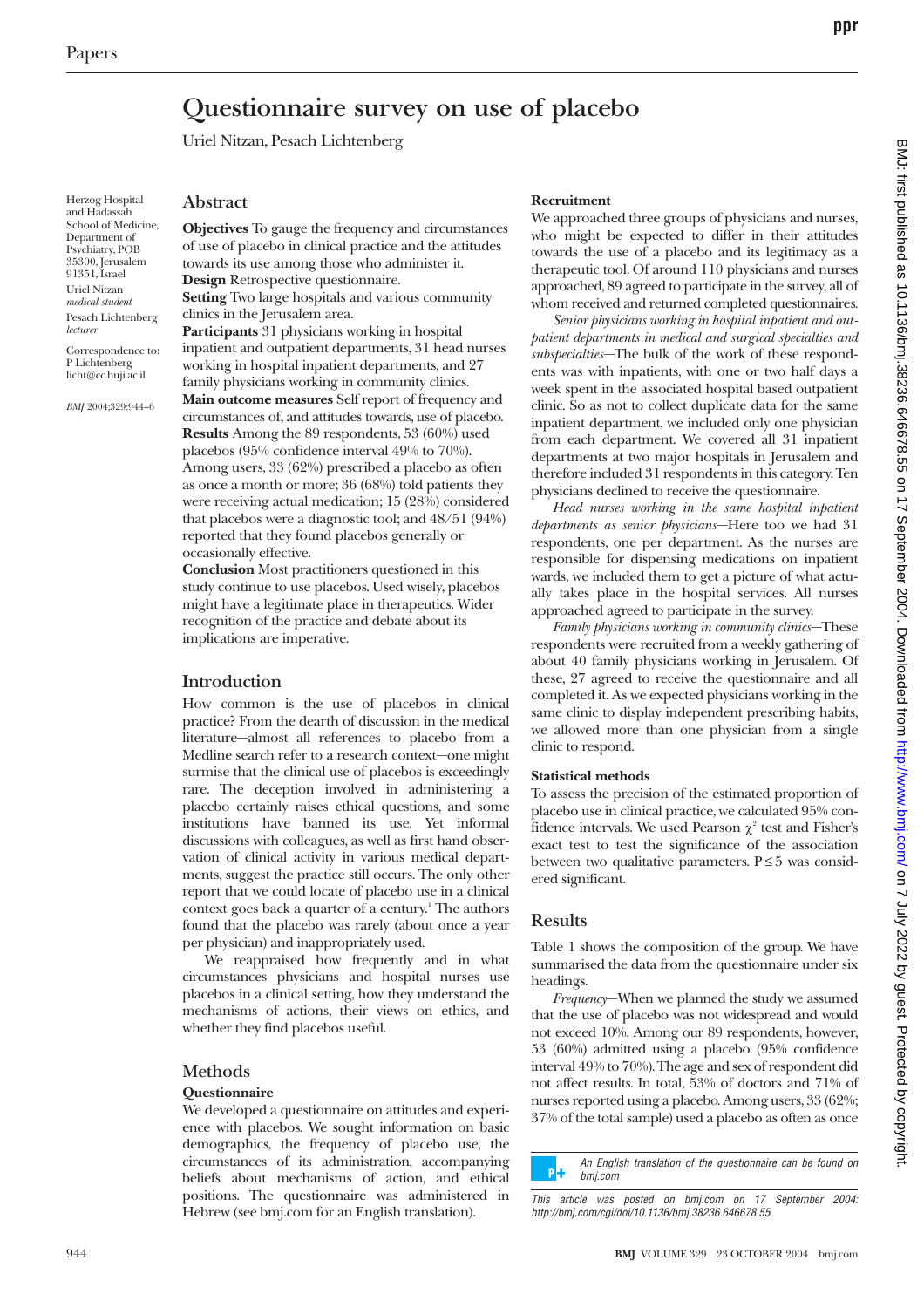**Table 1** Demographic and professional data for respondents to questionnaire on use of placebos

|                                           | No | $(%)^*$    |
|-------------------------------------------|----|------------|
| Mean (SD) age (years)                     |    | 39.4 (9.3) |
| Men                                       | 37 | (42)       |
| Women                                     |    | 52 (58)    |
| Profession:                               |    |            |
| Doctor                                    | 58 | (65)       |
| Nurse                                     | 31 | (35)       |
| Mean (SD) professional experience (years) |    | 13.0(9.7)  |
| Primary work setting:                     |    |            |
| Internal medicine department              |    | 32 (36)    |
| Surgical department                       | 30 | (34)       |
| Family medicine clinic                    | 27 | (30)       |
| *Unless stated otherwise.                 |    |            |

a month or more. Differences between physicians and nurses in reported use and frequency of use of placebo did not attain significance.

*Perceived therapeutic value*—Of those who used a placebo, most (48 of 51 who answered the question, or 94%) found that it was either generally (17, or 33%) or occasionally (31, or 61%) effective.

*Information given to patients*—Of those using the placebo, 36 (68%) tell the patient that he or she is receiving a real medicine, and nine (17%) say nothing at all. The rest either identify the placebo as such (two, or 4%) or tell the patient that he or she is receiving a non-specific medicine (six, or 11%).

*Circumstances of use*—We found a wide range of applications for placebo (table 2). Placebos were given in the form of saline infusions or intramuscular injections; paracetamol or vitamin C tablets instead of the ordinarily prescribed medication; sugar or artificial sweetener pills; or prepared placebo tablets. The medical conditions for which the placebos were used included anxiety, pain (including abdominal), agitation, vertigo, sleep problems, asthma, contractions in labour, withdrawal from recreational drugs, and angina pectoris (when the blood pressure was too low to allow for vasodilators). The stated value as a diagnostic tool, referred to in table 2, was to distinguish organic from psychogenic or simulated arthralgia, seizure disorder, and abdominal or other pain.

*Ethical stance*—Of 79 responses on ethics, only four (5%) thought that the use of placebos should be categorically prohibited. Most of the others considered placebo use conditional on certain circumstances, such as prior experience (26, or 33%), notifying patients of receipt of a placebo (23, or 29%), or evidence from research that the placebo was effective (19, or 24%).

*Perceived mechanism of action*—Respondents were permitted to propose more than one mechanism of

action for placebos. Of 83 responses, most (62, or 75%) attributed the effect purely to psychological mechanisms. An additional nine (11%) respondents suggested a combination of psychological and biochemical effects.

## **Discussion**

#### **Principal findings**

We attempted to gauge the extent of placebo use in clinical work. Despite general disapproval in the medical literature,<sup>23</sup> such use continues among  $60\%$  of our respondents. The circumstances varied but included a wide variety of clinical situations. Indeed, as only one in 20 would prohibit the placebo in all circumstances the potential for placebo prescriptions is even greater than the actual extent of use. We also found that most practitioners who use placebos claim effectiveness for the treatment in some or most cases. In light of this finding, it seems likely that the many such practitioners will continue to prescribe placebos.

Many physicians relate to the placebo as a diagnostic tool. This indicates a persistence of long discredited notions of a separation between mind and body. A placebo can assuage pain. Even in a meta-analysis that raised questions about the actual existence of a placebo effect the authors concurred that placebos can have analgesic potency.4 The physician who nevertheless uses a placebo diagnostically is at risk of reaching unfounded conclusions, to the detriment of his or her patients.

#### **Strengths and weaknesses of study**

Because we investigated all medical and surgical inpatient departments at two hospitals and chose only one senior physician and nurse from each, our findings are quite comprehensive. A weakness of our paper, however, is that we rely on self reports made retrospectively. This can be a problem when respondents are asked to look back and estimate the frequency of a particular behaviour. The fact that a particular respondent uses a placebo in a clinical context is not likely to be misremembered, however, even if the frequency is misjudged. Moreover, in light of the suspect moral validity of such treatment, we would anticipate that placebo use would be understated in the responses to the questionnaire. If so, our finding that placebo prescribing is a widespread practice cannot be doubted.

#### **Previous study**

In a previous study, the extent of placebo use was found to be considerably less, about one prescription a year per physician.<sup>1</sup> In our study over a third of the respondents reported using a placebo once a month or

| <b>Total</b><br><b>Family physicians</b> |  |  |  |  |  |
|------------------------------------------|--|--|--|--|--|
| 23 (43)<br>(58)                          |  |  |  |  |  |
| 20 (38)<br>(58)                          |  |  |  |  |  |
|                                          |  |  |  |  |  |

**Table 2** Circumstances in which placebo was administered. Figures are number (percentage of those who reported use) of respondents\*

| As analgesic                                         | 4 (21) | (50)   | 5 (42) | 20 (38) |
|------------------------------------------------------|--------|--------|--------|---------|
| As diagnostic tool                                   | 6(32)  | 4 (18) | 5(42)  | 15 (28) |
| As adjunctive therapy                                | 3(16)  | 3(14)  | 6(50)  | 12 (23) |
| For non-specific complaints                          |        | 2(9)   | (58)   | 9(17)   |
| To buy time before next regular dosage of medication | 2 (11) | 5(23)  | (8)    | 8(15)   |
| To get patient to stop complaining                   | (5)    | 2(9)   | 3(25)  | 6(11)   |

\*53 respondents reported that they use placebo (19 hospital based physicians, 22 nurses, and 12 family physicians). Each respondent was permitted to cite more than one circumstance in which he or she used placebo.